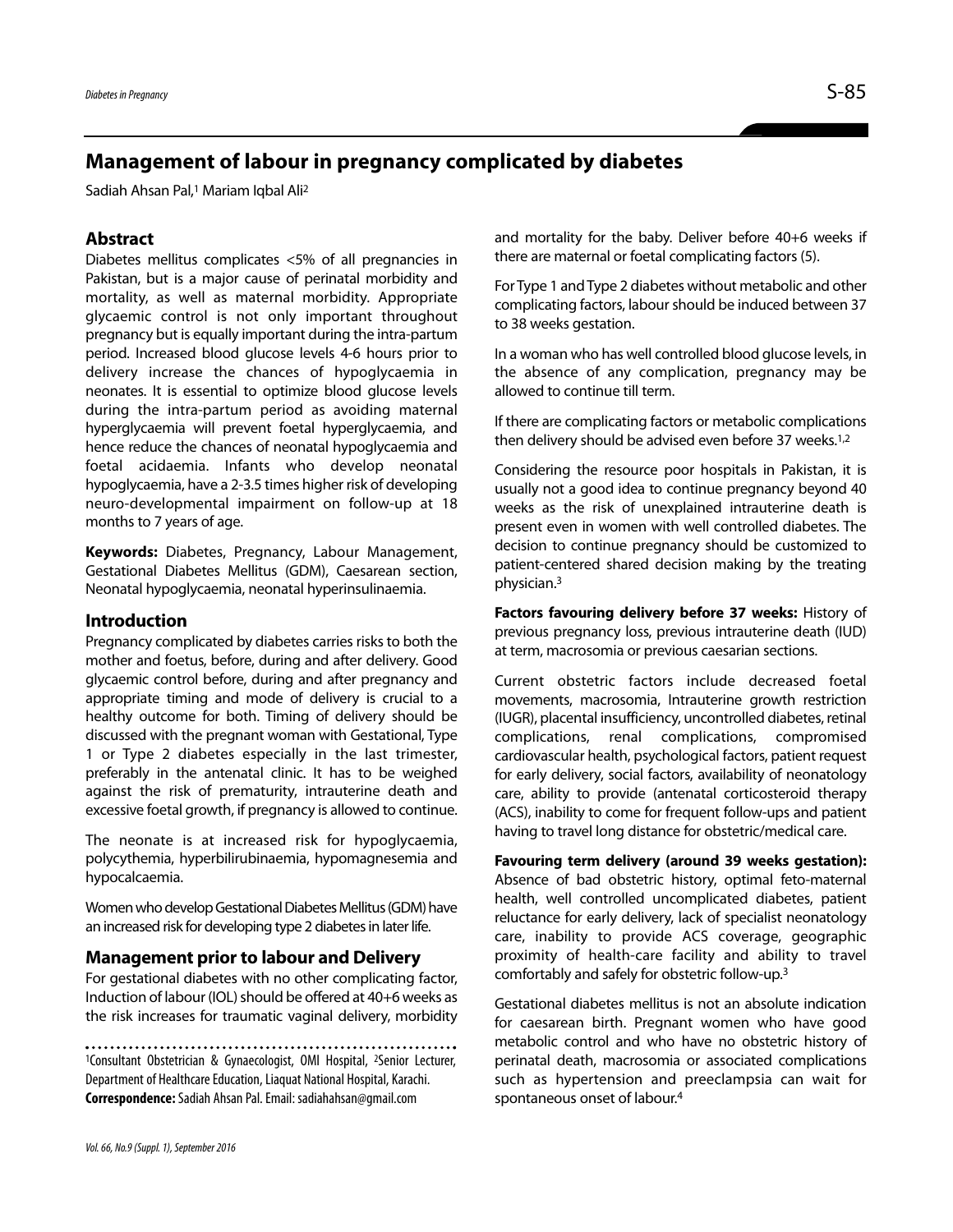In diabetic women with previous caesarean section, vaginal delivery is not a contraindication<sup>1</sup> Women who have a macrosomic foetus on ultrasound should be counseled about risks and benefits of vaginal birth, induction of labour and caesarean section.

The HAPO study, found a direct correlation between Caesarean section rate and maternal glycaemia with an overall frequency of 23.7%.5

The American College of Obstetrics and Gynaecology (ACOG) recommends caesarean delivery to pregnant diabetics who have an estimated foetal weight greater than 4500 g to prevent traumatic birth and complications like shoulder dystocia injuries and permanent brachial plexus damage. In women with good glycaemic control, delivery should not occur before 39 weeks unless the pregnancy is further complicated by other factors such as pre-eclampsia.4,6

# **Anaesthesia**

As there is increased risk of Caesarean section, both elective and emergency, it is a good practice to get the pregnant woman with Diabetes and other co morbids evaluated for anaesthesia close to her delivery.

Blood glucose should be monitored half hourly during the Caesarean section by the anaesthetist.

If the Caesarean section is under general anaesthesia, blood glucose should be monitored every 30 minutes from induction of general anaesthesia until after the baby is born and the woman is fully conscious.1

# **Care during Labour**

Hourly blood or capillary glucose monitoring should be done in labour and the levels should be maintained between 4-7 mmol/L (72 - 126 mg/dL).<sup>1,2</sup> If the blood glucose goes higher than this then intravenous Glucose and Insulin Infusion should be started to maintain capillary glucose in this range. This should be done for all women with Type 1 diabetes in labour.

During the latent phase of labour, the metabolic demands are stable, but during active labour there is increased metabolic demand and decreased insulin requirement. The ACOG recommends maintenance of blood glucose levels of 70 -110 mg/dl (3 .9-6.1 mmol/L).6 Optimal levels vary in various studies, however, it is known that levels above 180 mg/dl (10 mmol/L) are associated with high risk of neonatal hypoglycaemia.7 If blood glucose levels are not in this range, intravenous dextrose and insulin infusion should be used during labour and birth.

Continuous electronic foetal monitoring (CTG or cardiotocograph) is recommended if available. Labour should not be prolonged. Pain relief with epidural should be considered, as there is higher risk for foetal macrosomia, instrumental delivery, shoulder dystocia and C Section. For this reason senior obstetric staff should be available at the time of delivery. The paediatric team should also be available for neonatal resuscitation. Active Management of third stage of Labour (AMTSL) should be practiced as routine with IM Oxytocin 10 units or 600 mcg of Misoprostal oral/ sublingual/ per rectal administered within 10 minutes of birth.

Postpartum family planning is acceptable with all modern methods, including Post Placental / Intra-caesarean contraceptive device insertion (PPIUCD) immediately after delivery of the placenta or within 48 hours as well as after 6 weeks post partum. Healthy timing and spacing of pregnancy (HTSP) of 2 to 3 years should be encouraged.

# **Management during Cesarean Section and Induction**

Very few women with Gestational Diabetes Mellitus (GDM) whether using insulin or not, require insulin in labour or during caesarean section. In women who are on treatment (insulin or oral hypoglycaemic agents) the recommendations for induction or caesarean section are as follows:

**With onset of fasting (labour or caesarean section):** In a diabetic mother if caesarean section is planned, the procedure should be planned early morning. The woman needs to take her usual night dose of intermediate-acting insulin and the morning dose of insulin has to be withheld and patient needs to be kept nil by mouth. If surgery is delayed it is needed to start basal and corrective regimen (DNS with short acting insulin) with one-third of the morning intermediate insulin dose with a 5% dextrose infusion to avoid ketosis. Blood glucose has to be monitored two hourly and if required subcutaneous dose of short acting insulin should be given as a corrective dose. Hyperglycaemia should be avoided during the surgery to reduce the risk of neonatal hypoglycaemia and wound infections in the mother. Urinary Ketones should also be monitored and corrective measures taken if present. For most women insulin is not required during labour or caesarean section. If blood glucose levels exceed 126 mg/dL (7.0 mmol/L) then IV Dextrose/insulin infusion regime should be started. Some favour the use of glucose infusion at the rate of 125 mg/hour with a simultaneous use of insulin infusion at the rate of 0.5-1 unit/hour. Blood glucose levels should be monitored four to six hourly while in labour. It is important to optimize blood glucose levels during surgery to prevent neonatal hypoglycaemia and lower the risk of wound infectons.<sup>8</sup>

### **Induction of labour**

Induction of labour should be booked with the labour ward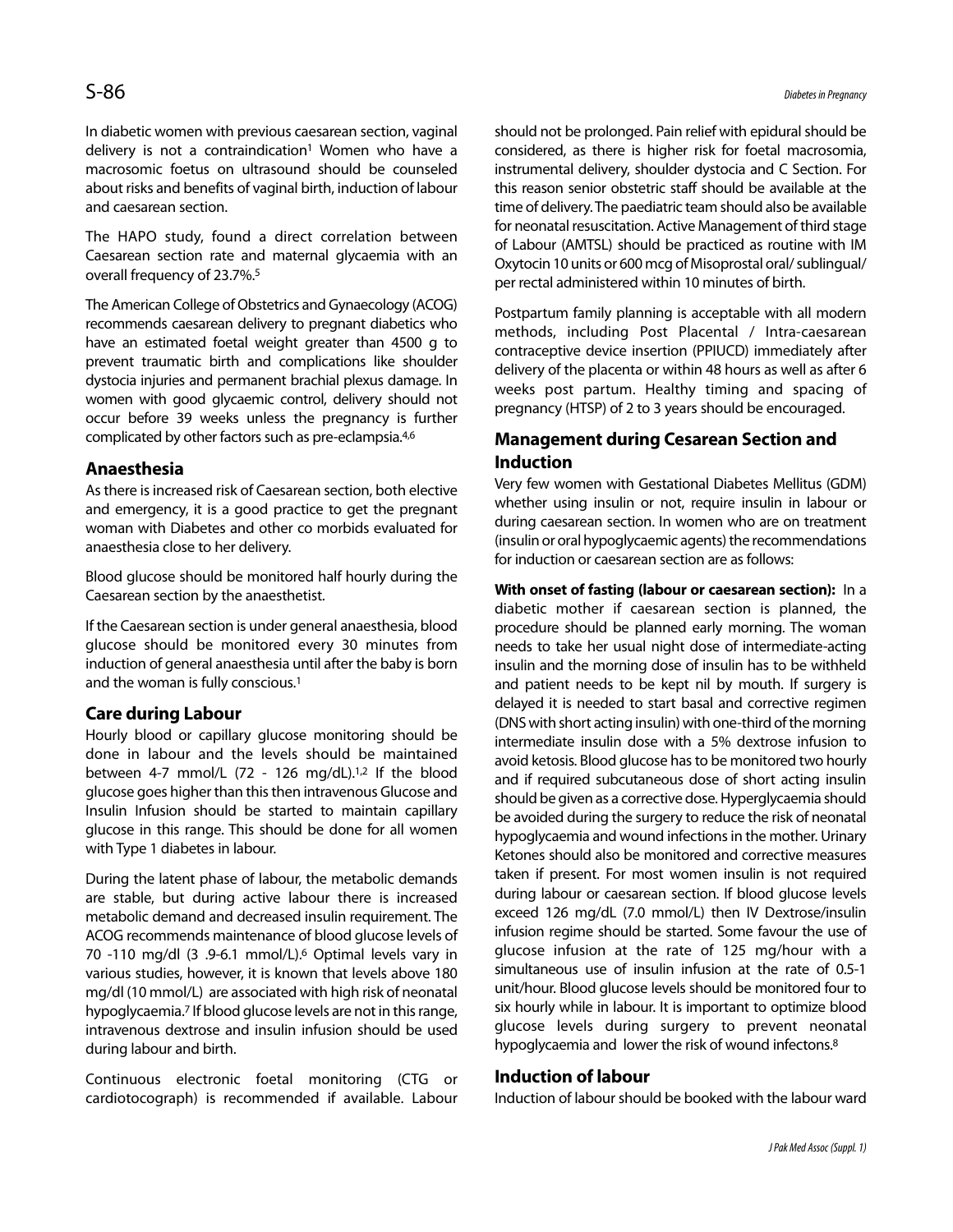# **Insulin Sliding scale (2-hourly)**

**Low dose For Type 1 diabetes and women with GDM on insulin, receiving < 40 units/day antenatally.**

| <b>Blood glucose mmol/L</b> | Units of Insulin        |
|-----------------------------|-------------------------|
| $0-6$ (0 - 108 mg/dL)       | Nil                     |
| $6.1 - 8(110 - 144mg/dL)$   |                         |
| $8.1 - 10$ (146 - 180mg/dL) | 4                       |
| 10.1 - 14 (182 - 252 mg/dL) | 6                       |
| $>14$ ( $>252$ mg/dL)       | 8 call Senior Physician |

#### **High dose For Type 2 diabetes and women with GDM on insulin, receiving ? to 40 Units/day antenatally.**

| <b>Blood glucose mmol/L</b> | Units of Insulin         |
|-----------------------------|--------------------------|
| $0 - 6$ (0 - 108 mg/dL)     | Nil                      |
| $6.1 - 8(110 - 144mg/dL)$   | 4                        |
| $8.1 - 10$ (146 - 180mg/dL) | 6                        |
| 10.1 - 14 (182 - 252 mg/dL) | 8                        |
| $>14$ ( $>252$ mg/dL)       | 10 call Senior Physician |

in advance and noted in a Labour ward diary or register so that the duty staff is prepared. It should be planned early morning and the woman should be instructed to take her usual night dose of insulin, the night before Induction.

Morning fasting glucose level should be checked, a light breakfast given, and the usual short-acting insulin adjusted according to fasting glucose level and calories allowed for breakfast The insulin dose should be given while the prostaglandin is inserted. Oral food and fluids should be given according to the advice of the lead obstetrician/ clinician.

If labour is prolonged they have to be supplemented with 5% dextrose when blood glucose falls below 99 mg/dL (5.5mmol/L).

**Intravenous insulin infusion** via syringe pump is suitable for patients requiring intensive therapy and/or poor control on a sliding scale, for example in severe preeclampsia. In such cases also consult with Diabetes Physician.

50 units NovoRapid insulin in 50 mls of Normal saline.

 Aim to keep blood glucose level 72 -147 mg/d (4- 7mmol/L)

 Start rate of 1-2 units/hour depending on initial blood glucose level

• If blood glucose level >126mg/dL (7 mmol/l), increase insulin by 1 unit/hour

• If blood glucose level >72mg/dL (4 mmol/L), decrease insulin by 1 unit/hour

• If blood glucose level is 72-126 mg/dL (4-7 mmol/L),

maintain rate.

**Note:** do not use this regimen for diabetic ketoacidosis.

Consult an Endocrinologist for all patients with Diabetic Ketoacidosis<sup>9</sup>

# **Newborn Care**

Neonates of Diabetic mothers should stay with them unless there is an indication for NICU (Neonatal Intensive Care Unit) admission.

Preparations for neonatal resuscitation should be done in advance, and paediatric skilled staff should be available at the time of delivery. Baby's blood glucose should be checked within 2 to 4 hours of birth. Also test for polycythemia, hyperbilirubinaemia, hypomagnesemia and hypocalcaemia as well, if indicated.

An echocardiogram should be done if cardiac signs and symptoms are detected in the baby.

The baby should be admitted to NICU if showing respiratory distress, hypoglycaemia, polycythemia, Jaundice requiring phototherapy, gestation less than 34 weeks, showing signs of encephalopathy, cardiomyopathy/ murmur, requiring intravenous or tube feeding.

It is very important to keep the baby under observation for hypoglycaemia for the first 24 hours, ensuring that the baby's glucose level is above 36 mg/dL (2 mmol/L).

Early breastfeeding within 30 minutes of birth, should be encouraged . Feeding intervals should be 2 to 3 hours.

### **Postnatal Care**

The insulin requirement drops dramatically after the placenta is delivered, therefore women should be advised to hold or reduce their insulin dose according to their postnatal blood glucose levels. Avoid IV Dextrose unless hypoglycaemic.

Post-operatively use low-dose sliding scale. Check capillary blood glucoses at 0700:, 1200:, 1700: and 2200 hours: until oral intake is established.

Once oral intake is started, check fasting glucose and before each meal.

### **For Type 1 and Type 2 Diabetes**

- Check blood glucose within 2 hours of birth
- QID: fasting and before each meal on sliding scale insulin (low dose)
- Regular review by Diabetes Clinical Nurse Consultant and Physician until discharged
- Type 2 Diabetes women will usually not require insulin in